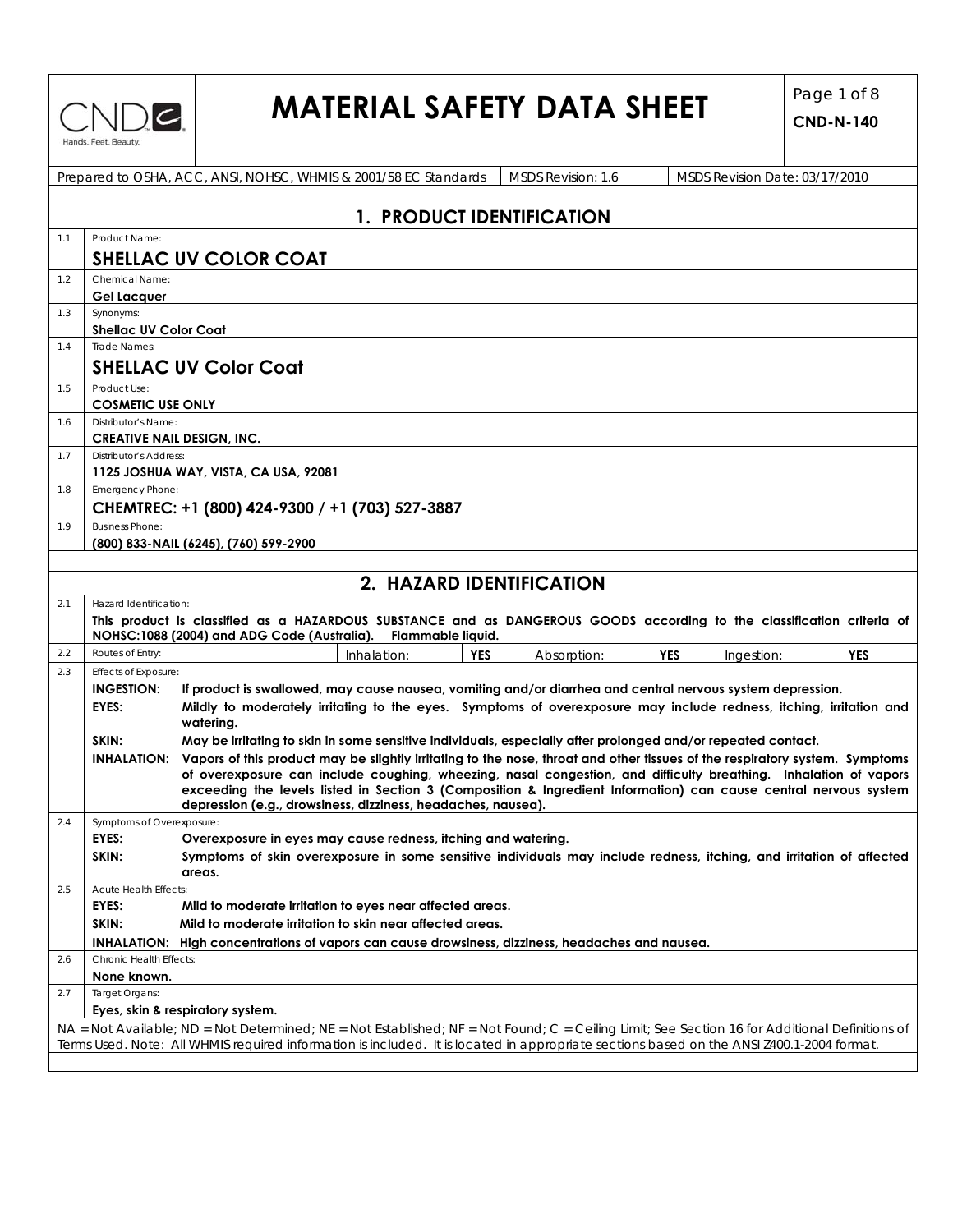

### **MATERIAL SAFETY DATA SHEET**  $\begin{bmatrix} \text{Page 2 of 8} \\ \text{CND N 149} \end{bmatrix}$

|                         | Prepared to OSHA, ACC, ANSI, NOHSC, WHMIS & 2001/58 EC Standards                                  |                                                                                                                                                                                                                    |                                                                                                                                                                                                 |                              | MSDS Revision: 1.6 |           |              |                   |                    | MSDS Revision Date: 03/17/2010                   |            |             |                |                |
|-------------------------|---------------------------------------------------------------------------------------------------|--------------------------------------------------------------------------------------------------------------------------------------------------------------------------------------------------------------------|-------------------------------------------------------------------------------------------------------------------------------------------------------------------------------------------------|------------------------------|--------------------|-----------|--------------|-------------------|--------------------|--------------------------------------------------|------------|-------------|----------------|----------------|
|                         |                                                                                                   |                                                                                                                                                                                                                    |                                                                                                                                                                                                 |                              |                    |           |              |                   |                    |                                                  |            |             |                |                |
|                         |                                                                                                   |                                                                                                                                                                                                                    | 3. COMPOSITION & INGREDIENT INFORMATION                                                                                                                                                         |                              |                    |           |              |                   |                    |                                                  |            |             |                |                |
|                         |                                                                                                   |                                                                                                                                                                                                                    |                                                                                                                                                                                                 |                              |                    |           |              |                   |                    | <b>EXPOSURE LIMITS IN AIR (mg/m<sup>3</sup>)</b> |            |             |                |                |
|                         |                                                                                                   |                                                                                                                                                                                                                    |                                                                                                                                                                                                 |                              |                    |           | <b>ACGIH</b> |                   | <b>NOHSC</b>       |                                                  |            | <b>OSHA</b> |                |                |
|                         |                                                                                                   |                                                                                                                                                                                                                    |                                                                                                                                                                                                 |                              |                    |           | ppm          |                   | ppm                |                                                  |            | ppm         |                | <b>OTHER</b>   |
| <b>CHEMICAL NAME(S)</b> |                                                                                                   | CAS No.                                                                                                                                                                                                            | <b>RTECS No.</b>                                                                                                                                                                                | <b>EINECS No.</b>            | $\frac{0}{0}$      | TLV       | <b>STEL</b>  | ES-<br><b>TWA</b> | ES-<br><b>STEL</b> | ES-<br><b>PEAK</b>                               | <b>PEL</b> | STEL        | <b>IDLH</b>    |                |
|                         | <b>BUTYL ACETATE</b>                                                                              | 123-86-4                                                                                                                                                                                                           | AF7350000                                                                                                                                                                                       | 204-658-1                    | $≤ 50.0$           | 150       | 200          | 150               | 200                | <b>NF</b>                                        | 150        | 200         | 1700           | <b>150 TWA</b> |
|                         | <b>PROPRIETARY FORMULA</b>                                                                        | <b>NA</b>                                                                                                                                                                                                          | ΝA                                                                                                                                                                                              | <b>NA</b>                    | BAL                | <b>NA</b> | <b>NA</b>    | <b>NF</b>         | <b>NF</b>          | <b>NF</b>                                        | <b>NA</b>  | <b>NA</b>   | <b>NA</b>      |                |
|                         |                                                                                                   |                                                                                                                                                                                                                    |                                                                                                                                                                                                 |                              |                    |           |              |                   |                    |                                                  |            |             |                |                |
|                         |                                                                                                   |                                                                                                                                                                                                                    |                                                                                                                                                                                                 |                              |                    |           |              |                   |                    |                                                  |            |             |                |                |
|                         |                                                                                                   |                                                                                                                                                                                                                    |                                                                                                                                                                                                 |                              |                    |           |              |                   |                    |                                                  |            |             |                |                |
|                         |                                                                                                   |                                                                                                                                                                                                                    |                                                                                                                                                                                                 | 4. FIRST AID MEASURES        |                    |           |              |                   |                    |                                                  |            |             |                |                |
| 4.1                     | First Aid:                                                                                        |                                                                                                                                                                                                                    |                                                                                                                                                                                                 |                              |                    |           |              |                   |                    |                                                  |            |             |                |                |
|                         | <b>INGESTION:</b>                                                                                 |                                                                                                                                                                                                                    | DO NOT INDUCE VOMITING. Contact ChemTrec at +1 (703) 527-3887 or the nearest Poison Control Center or local                                                                                     |                              |                    |           |              |                   |                    |                                                  |            |             |                |                |
|                         |                                                                                                   |                                                                                                                                                                                                                    | emergency telephone number for assistance and instructions. Seek immediate medical attention. If vomiting occurs                                                                                |                              |                    |           |              |                   |                    |                                                  |            |             |                |                |
|                         |                                                                                                   |                                                                                                                                                                                                                    | spontaneously, keep victim's head lowered (forward) to reduce the risk of aspiration.                                                                                                           |                              |                    |           |              |                   |                    |                                                  |            |             |                |                |
|                         | EYES:                                                                                             |                                                                                                                                                                                                                    | Splashes are not likely; however, if product gets in the eyes, flush with copious amounts of lukewarm water for at least 15                                                                     |                              |                    |           |              |                   |                    |                                                  |            |             |                |                |
|                         |                                                                                                   |                                                                                                                                                                                                                    | minutes. Open and close eyelid(s) to ensure thorough irrigation. If irritation occurs, contact a physician.                                                                                     |                              |                    |           |              |                   |                    |                                                  |            |             |                |                |
|                         | SKIN:                                                                                             |                                                                                                                                                                                                                    | If irritation occurs and product is on the skin, rinse thoroughly with lukewarm water, followed by a thorough washing of the                                                                    |                              |                    |           |              |                   |                    |                                                  |            |             |                |                |
|                         |                                                                                                   |                                                                                                                                                                                                                    | affected area with soap and water. Do not wear contaminated clothing until after it has been properly cleaned. If<br>irritation, redness or swelling persists, contact a physician immediately. |                              |                    |           |              |                   |                    |                                                  |            |             |                |                |
|                         | <b>INHALATION:</b>                                                                                |                                                                                                                                                                                                                    | Remove victim to fresh air at once. Under extreme conditions, if breathing stops, perform artificial respiration. Seek                                                                          |                              |                    |           |              |                   |                    |                                                  |            |             |                |                |
|                         |                                                                                                   | immediate medical attention.                                                                                                                                                                                       |                                                                                                                                                                                                 |                              |                    |           |              |                   |                    |                                                  |            |             |                |                |
|                         |                                                                                                   |                                                                                                                                                                                                                    |                                                                                                                                                                                                 |                              |                    |           |              |                   |                    |                                                  |            |             |                |                |
| 4.2                     | Medical Conditions Aggravated by Exposure:                                                        |                                                                                                                                                                                                                    |                                                                                                                                                                                                 |                              |                    |           |              |                   |                    |                                                  |            |             |                |                |
|                         | None known.                                                                                       |                                                                                                                                                                                                                    |                                                                                                                                                                                                 |                              |                    |           |              |                   |                    |                                                  |            |             |                |                |
|                         |                                                                                                   |                                                                                                                                                                                                                    |                                                                                                                                                                                                 |                              |                    |           |              |                   |                    |                                                  |            |             |                |                |
|                         |                                                                                                   |                                                                                                                                                                                                                    |                                                                                                                                                                                                 | 5. FIREFIGHTING MEASURES     |                    |           |              |                   |                    |                                                  |            |             |                |                |
| 5.1                     | Flashpoint & Method:                                                                              |                                                                                                                                                                                                                    |                                                                                                                                                                                                 |                              |                    |           |              |                   |                    |                                                  |            |             |                |                |
|                         | 82.4 °F (28 °C) TCC                                                                               |                                                                                                                                                                                                                    |                                                                                                                                                                                                 |                              |                    |           |              |                   |                    |                                                  |            |             |                |                |
| 5.2                     | Autoignition Temperature:                                                                         |                                                                                                                                                                                                                    |                                                                                                                                                                                                 |                              |                    |           |              |                   |                    |                                                  |            |             |                |                |
|                         | ΝA                                                                                                |                                                                                                                                                                                                                    |                                                                                                                                                                                                 |                              |                    |           |              |                   |                    |                                                  |            |             |                |                |
| 5.3                     | Flammability Limits:                                                                              |                                                                                                                                                                                                                    |                                                                                                                                                                                                 | Lower Explosive Limit (LEL): |                    | <b>NA</b> |              |                   |                    | Upper Explosive Limit (UEL):                     |            |             | <b>NA</b>      |                |
| 5.4                     | Fire & Explosion Hazards:                                                                         |                                                                                                                                                                                                                    |                                                                                                                                                                                                 |                              |                    |           |              |                   |                    |                                                  |            |             |                |                |
|                         | WARNING: Flammable! Keep away from heat, lit cigarettes, sparks & open flame. Keep container      |                                                                                                                                                                                                                    |                                                                                                                                                                                                 |                              |                    |           |              |                   |                    |                                                  |            |             |                |                |
| 5.5                     | closed.<br><b>Extinguishing Methods:</b>                                                          |                                                                                                                                                                                                                    |                                                                                                                                                                                                 |                              |                    |           |              |                   |                    |                                                  |            |             |                |                |
|                         | CO <sub>2</sub> , Halon, Dry Chemical or Foam, as authorized.                                     |                                                                                                                                                                                                                    |                                                                                                                                                                                                 |                              |                    |           |              |                   |                    |                                                  |            |             |                |                |
| 5.6                     | <b>Firefighting Procedures:</b>                                                                   |                                                                                                                                                                                                                    |                                                                                                                                                                                                 |                              |                    |           |              |                   |                    |                                                  |            |             | $\overline{0}$ |                |
|                         | When involved in a fire, this product will ignite readily and decompose to produce carbon oxides. |                                                                                                                                                                                                                    |                                                                                                                                                                                                 |                              |                    |           |              |                   |                    |                                                  |            |             |                |                |
|                         |                                                                                                   |                                                                                                                                                                                                                    |                                                                                                                                                                                                 |                              |                    |           |              |                   |                    |                                                  |            |             |                |                |
|                         |                                                                                                   | First responders should wear eye protection. Structural firefighters must wear SCBAs and full protective<br>equipment. Use a water spray or fog to reduce or direct vapors. Water may not be effective in actually |                                                                                                                                                                                                 |                              |                    |           |              |                   |                    |                                                  |            |             |                |                |
|                         |                                                                                                   |                                                                                                                                                                                                                    |                                                                                                                                                                                                 |                              |                    |           |              |                   |                    |                                                  |            |             |                |                |
|                         | extinguishing a fire involving this product.<br><b>HAZCHEM CODE: 3[Y]E</b>                        |                                                                                                                                                                                                                    |                                                                                                                                                                                                 |                              |                    |           |              |                   |                    |                                                  |            |             |                |                |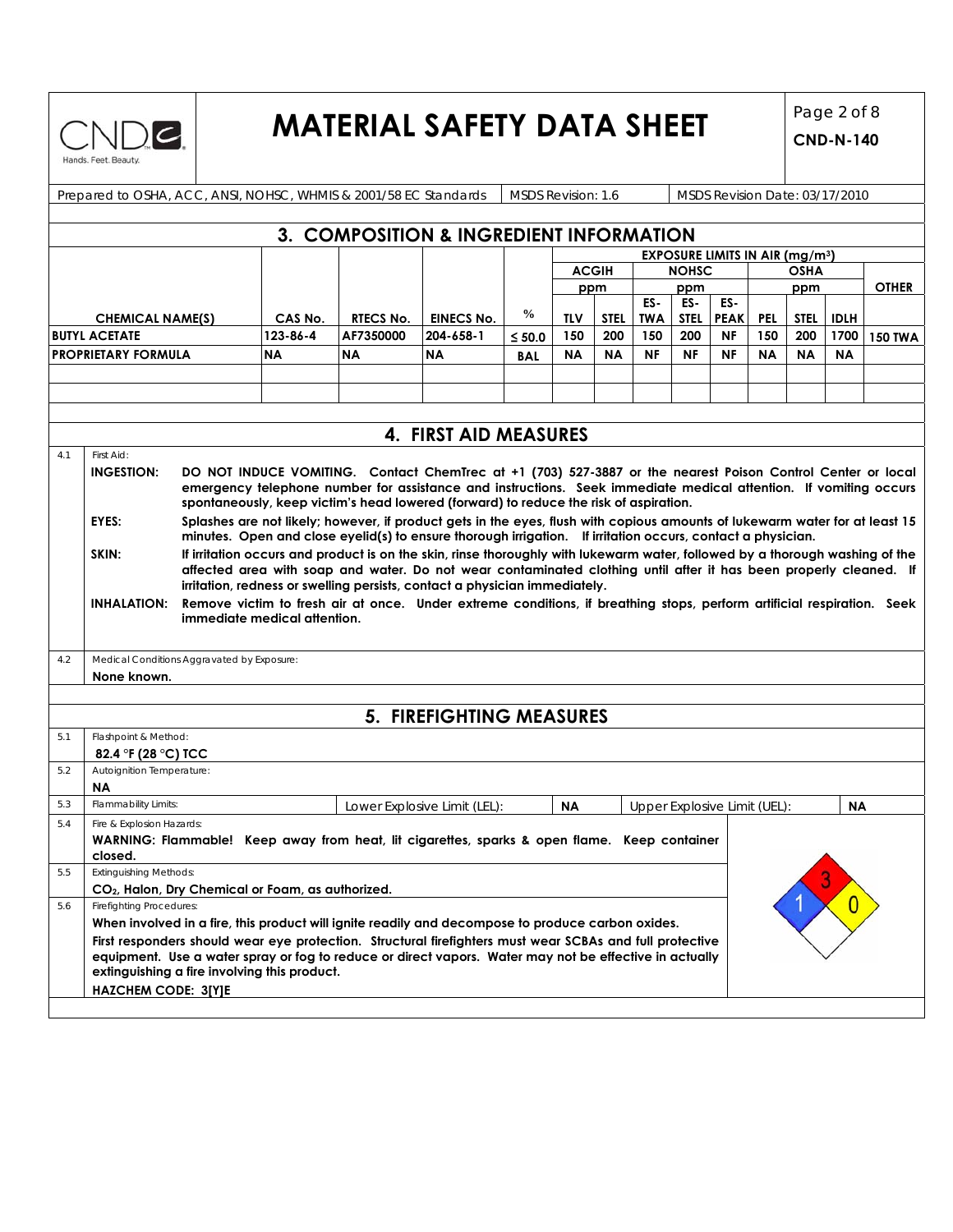

### **MATERIAL SAFETY DATA SHEET** Page 3 of 8

**CND-N-140**

Prepared to OSHA, ACC, ANSI, NOHSC, WHMIS & 2001/58 EC Standards MSDS Revision: 1.6 MSDS Revision Date: 03/17/2010

### **6. ACCIDENTAL RELEASE MEASURES**

6.1 Spills:

**Before cleaning any spill or leak, individuals involved in spill cleanup must wear appropriate Personal Protective Equipment. For small spills (e.g., ≤ 1 gallon (3.785 liters)) wear appropriate personal protective equipment (e.g., goggles, gloves). Maximize ventilation (open doors and windows) and secure all sources of ignition. Remove spilled material with absorbent material and place into appropriate closed container(s) for disposal. Dispose of properly in accordance with local, state and federal regulations. Wash all affected areas and outside of container with plenty of warm water and soap. Remove any contaminated clothing and wash thoroughly before reuse.** 

**For spills ≥ 1 gallon (3.785 liters),, deny entry to all unprotected individuals. Dike and contain spill with inert material (e.g., sand or earth). Use ONLY non-sparking tools for recovery and cleanup. Transfer liquid to containers for recovery or disposal and solid diking material to separate containers for proper disposal. Remove contaminated clothing promptly and wash affected skin areas with soap and water. Keep spills and cleaning runoffs out of municipal sewers and open bodies of water.** 

### **7. HANDLING & STORAGE INFORMATION**

7.1 Work & Hygiene Practices:

**Avoid prolonged contact with the product. Avoid breathing vapors of this product. Use in a well-ventilated location (e.g., local exhaust ventilation, fans). Do not eat, drink or smoke while handling product.** 

7.2 Storage & Handling:

**Keep this material away from heat, sparks and open flame. Open containers slowly on a stable surface. Keep container closed tightly when not in use. Empty container may contain residual amounts of this product; therefore, empty containers should be handled with care.** 

**Store containers in a cool, dry location, away from direct sunlight, other light sources, or sources of intense heat. Store away from incompatible materials (see Section 10).** 

7.3 Special Precautions:

**Open containers slowly on a stable surface. Keep container tightly closed when not in use. Empty containers may contain residual amounts of this product; therefore, empty containers should be handled with care.** 

### **8. EXPOSURE CONTROLS & PERSONAL PROTECTION**

|     | <u>8. EXPOSURE CONTROLS &amp; FERSONAL FROIECTION</u>                                                                                                                                                                                                                                                                                        |                   |                     |                             |   |  |  |
|-----|----------------------------------------------------------------------------------------------------------------------------------------------------------------------------------------------------------------------------------------------------------------------------------------------------------------------------------------------|-------------------|---------------------|-----------------------------|---|--|--|
| 8.1 | Ventilation & Engineering Controls:                                                                                                                                                                                                                                                                                                          |                   |                     |                             |   |  |  |
|     | When working with large quantities of product, provide adequate ventilation (e.g., local exhaust ventilation, fans). Ensure that an<br>eyewash station, sink or washbasin is available in case of exposure to eyes.                                                                                                                          |                   |                     |                             |   |  |  |
| 8.2 | Respiratory Protection:                                                                                                                                                                                                                                                                                                                      |                   |                     |                             |   |  |  |
|     | No special respiratory protection is required under typical circumstances of use or handling. If necessary, use only respiratory<br>protection authorized per U.S. OSHA's requirement in 29 CFR §1910.134, or applicable U.S. state regulations, or the appropriate<br>standards of Canada, its provinces, E.C. member states, or Australia. |                   |                     |                             |   |  |  |
| 8.3 | Eye Protection:                                                                                                                                                                                                                                                                                                                              |                   |                     |                             |   |  |  |
|     | None required under normal conditions of use. Avoid eye contact. May cause irritation in some sensitive individuals. When handling<br>large quantities (e.g., $\geq 1$ gallon (3.785 liters)), safety glasses with side shields should be used.                                                                                              |                   |                     |                             |   |  |  |
| 8.4 | Hand Protection:                                                                                                                                                                                                                                                                                                                             |                   |                     |                             |   |  |  |
|     | None required under normal conditions of use. May cause skin irritation in some sensitive individuals.                                                                                                                                                                                                                                       |                   |                     |                             |   |  |  |
|     | When handling large quantities (e.g., $\geq 1$ gallon (3.785 liters)), wear rubber or impervious plastic gloves.                                                                                                                                                                                                                             |                   |                     |                             |   |  |  |
| 8.5 | <b>Body Protection:</b>                                                                                                                                                                                                                                                                                                                      | <b>HEALTH</b>     |                     |                             |   |  |  |
|     | No apron required when handling small quantities.<br>When handling large quantities (e.g., $\geq 1$ gallon (3.785 liters)), eye wash stations and                                                                                                                                                                                            |                   | <b>FLAMMABILITY</b> |                             | 3 |  |  |
|     | deluge showers should be available. Upon completion of work activities involving                                                                                                                                                                                                                                                             |                   |                     |                             |   |  |  |
|     | large quantities of this product, wash any exposed areas thoroughly with soap and                                                                                                                                                                                                                                                            | <b>REACTIVITY</b> |                     |                             | 0 |  |  |
|     | water.                                                                                                                                                                                                                                                                                                                                       |                   |                     | <b>PROTECTIVE EQUIPMENT</b> | A |  |  |
|     |                                                                                                                                                                                                                                                                                                                                              | <b>EYES</b>       |                     |                             |   |  |  |
|     |                                                                                                                                                                                                                                                                                                                                              |                   |                     |                             |   |  |  |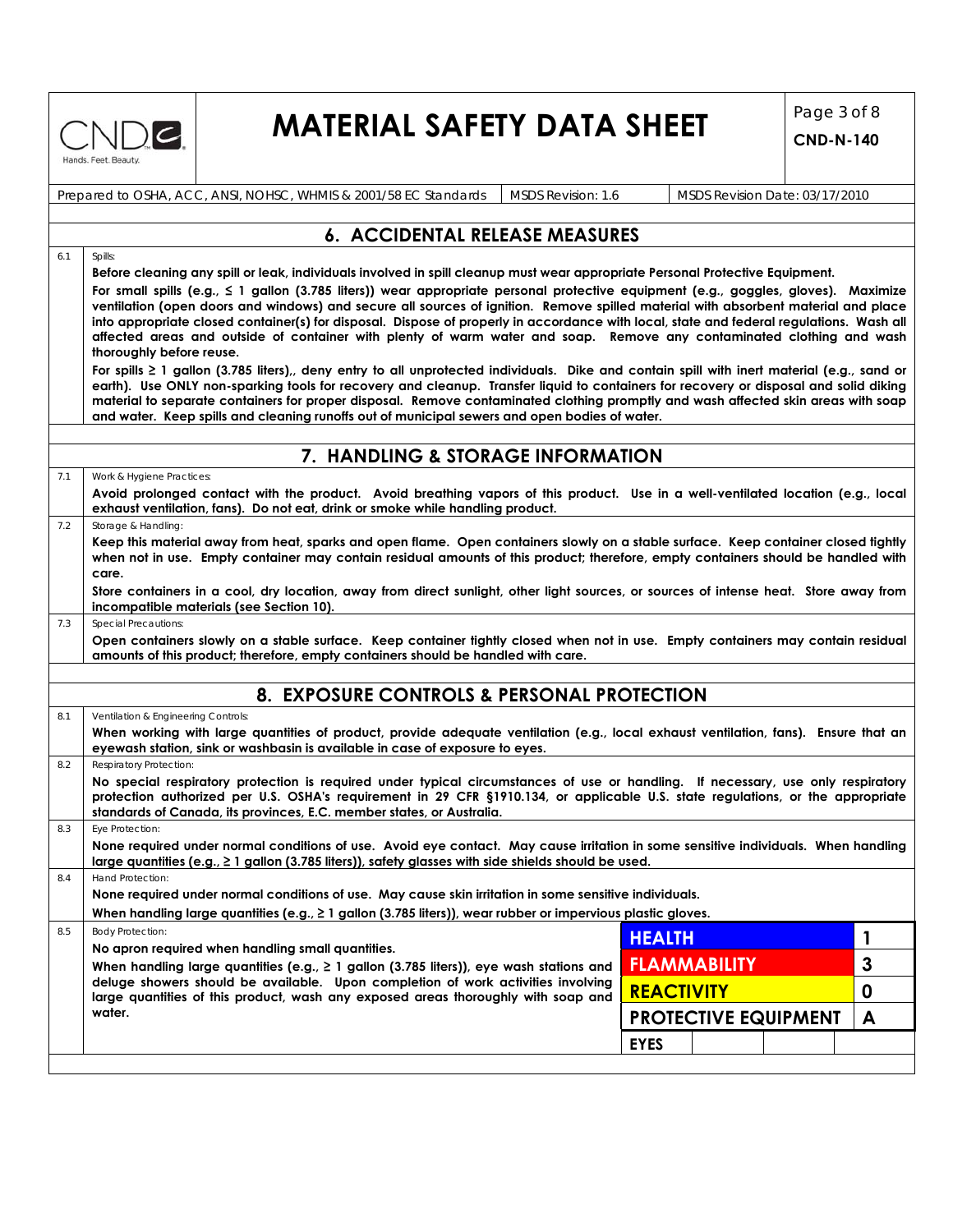

### **MATERIAL SAFETY DATA SHEET**  $\begin{bmatrix} \text{Page 4 of 8} \\ \text{CND N 149} \end{bmatrix}$

|      |                                                | Prepared to OSHA, ACC, ANSI, NOHSC, WHMIS & 2001/58 EC Standards<br>MSDS Revision: 1.6<br>MSDS Revision Date: 03/17/2010                   |
|------|------------------------------------------------|--------------------------------------------------------------------------------------------------------------------------------------------|
|      |                                                |                                                                                                                                            |
|      |                                                | 9. PHYSICAL & CHEMICAL PROPERTIES                                                                                                          |
| 9.1  | Density:                                       | 1.04-1.06 ( $H_2O = 1$ )                                                                                                                   |
| 9.2  | <b>Boiling Point:</b>                          | 258.8 °F (126 °C) estimated based on Butyl Acetate                                                                                         |
| 9.3  | Melting Point:                                 | <b>NA</b>                                                                                                                                  |
| 9.4  | Evaporation Rate:                              | $0.3$ (n-Butyl acetate = 1)                                                                                                                |
| 9.5  | Vapor Pressure:                                | <b>NA</b>                                                                                                                                  |
| 9.6  | Molecular Weight:                              | <b>NA</b>                                                                                                                                  |
| 9.7  | Appearance & Color:                            | Translucent to opaque viscous liquid in a variety of colors and shades with an ester-like odor.                                            |
| 9.8  | Odor Threshold:                                | <b>ND</b>                                                                                                                                  |
| 9.9  | Solubility:                                    |                                                                                                                                            |
| 9.10 | рH                                             | Insoluble in water.                                                                                                                        |
|      |                                                | ΝA                                                                                                                                         |
| 9.11 | Viscosity:                                     | 500-2500 cP                                                                                                                                |
| 9.12 | Other Information:                             | VOC: 2.0-2.5 lb/gal                                                                                                                        |
|      |                                                |                                                                                                                                            |
|      |                                                | <b>10. STABILITY &amp; REACTIVITY</b>                                                                                                      |
| 10.1 | Stability:                                     |                                                                                                                                            |
|      |                                                | Stable under ambient conditions when stored properly (see Section 7, Storage and Handling).                                                |
| 10.2 | Hazardous Decomposition Products:              |                                                                                                                                            |
|      |                                                | If exposed to extremely high temperatures, the products of thermal decomposition may include irritating vapors and carbon oxide            |
|      | gases (e.g., CO, CO <sub>2</sub> ).            |                                                                                                                                            |
| 10.3 | Hazardous Polymerization:<br>Will not occur.   |                                                                                                                                            |
| 10.4 | Conditions to Avoid:                           |                                                                                                                                            |
|      | None reported.                                 |                                                                                                                                            |
| 10.5 | Incompatible Substances:                       |                                                                                                                                            |
|      |                                                | This product is incompatible with strong oxidizers (e.g., peroxides, superoxides), strong acids (e.g., hydrochloric or muriatic acids), or |
|      | strong bases (e.g., lye, potassium hydroxide). |                                                                                                                                            |
|      |                                                |                                                                                                                                            |
|      |                                                | <b>11. TOXICOLOGICAL INFORMATION</b>                                                                                                       |
| 11.1 | <b>Toxicity Data:</b>                          |                                                                                                                                            |
|      |                                                | This product has not been tested on animals to obtain toxicological data. There are toxicology data for the components of this             |
|      |                                                | product, which are found in the scientific literature. These data have not been presented in this document.                                |
| 11.2 | Acute Toxicity:                                |                                                                                                                                            |
|      | See section 2.5                                |                                                                                                                                            |
| 11.3 | Chronic Toxicity:                              |                                                                                                                                            |
|      | See section 2.6                                |                                                                                                                                            |
| 11.4 | Suspected Carcinogen:                          |                                                                                                                                            |
|      | carcinogen) by the IARC.                       | Yes. This product may contain Isopropyl Alcohol, which is classified as a Group 3 carcinogen (not classifiable as a human                  |
| 11.5 | Reproductive Toxicity:                         |                                                                                                                                            |
|      |                                                | This product is not reported to produce reproductive toxicity in humans.                                                                   |
|      | Mutagenicity:                                  |                                                                                                                                            |
|      |                                                | This product is not reported to produce mutagenic effects in humans.                                                                       |
|      | Embryotoxicity:                                |                                                                                                                                            |
|      |                                                | This product is not reported to produce embryotoxic effects in humans.                                                                     |
|      | Teratogenicity:                                |                                                                                                                                            |
|      |                                                | This product is not reported to produce teratogenic effects in humans.                                                                     |
|      | Reproductive Toxicity:                         |                                                                                                                                            |
|      |                                                | This product is not reported to produce reproductive effects in humans.                                                                    |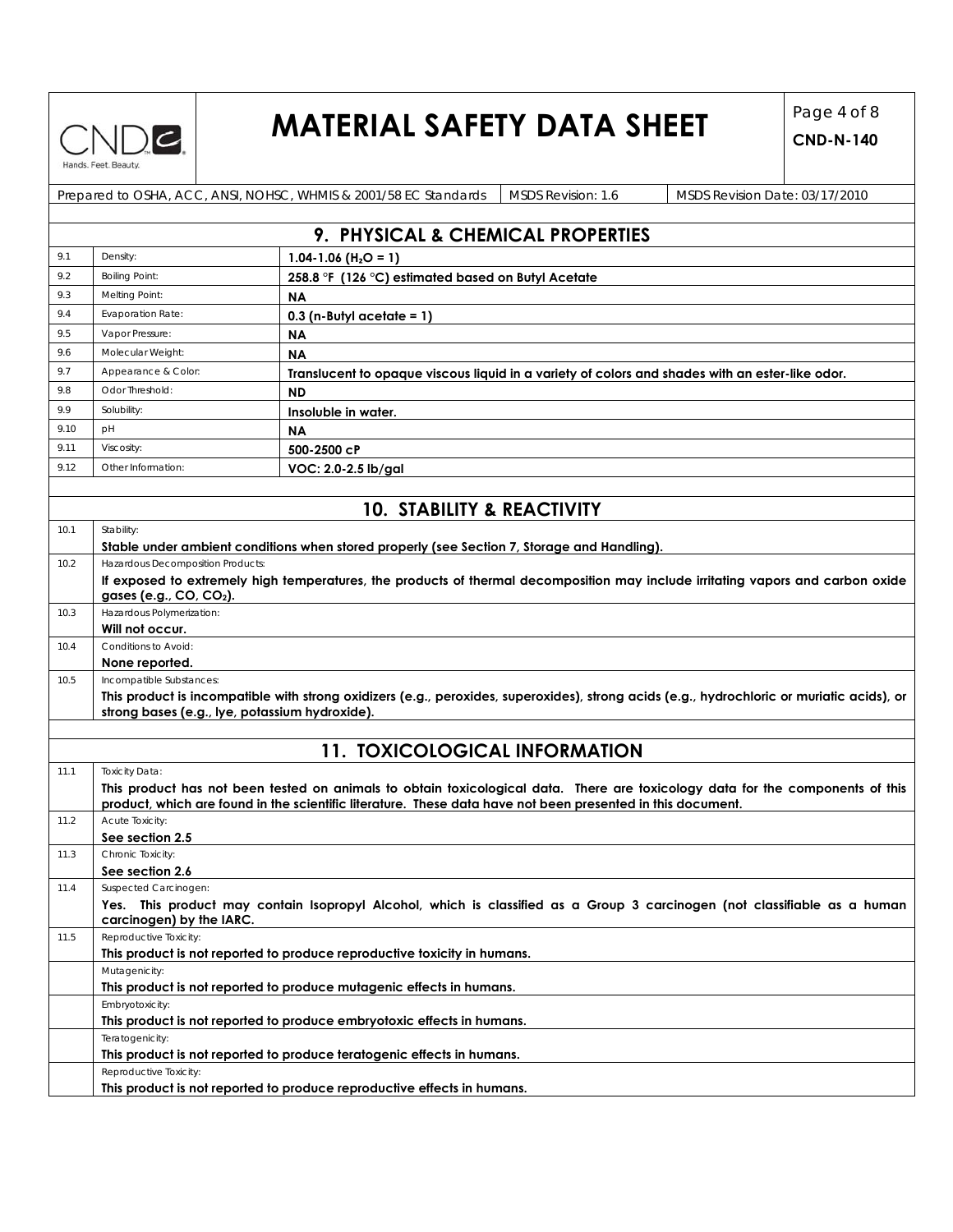

# **MATERIAL SAFETY DATA SHEET**  $\begin{bmatrix} \text{Page 5 of 8} \\ \text{CND N 149} \end{bmatrix}$

|      | Prepared to OSHA, ACC, ANSI, NOHSC, WHMIS & 2001/58 EC Standards<br><b>MSDS Revision: 1.6</b><br>MSDS Revision Date: 03/17/2010                                                                                                                                                                                                                          |
|------|----------------------------------------------------------------------------------------------------------------------------------------------------------------------------------------------------------------------------------------------------------------------------------------------------------------------------------------------------------|
|      |                                                                                                                                                                                                                                                                                                                                                          |
|      | 11. TOXICOLOGICAL INFORMATION - continued                                                                                                                                                                                                                                                                                                                |
| 11.6 | Irritancy of Product:                                                                                                                                                                                                                                                                                                                                    |
|      | See Section 2.3                                                                                                                                                                                                                                                                                                                                          |
| 11.7 | <b>Biological Exposure Indices:</b><br><b>NE</b>                                                                                                                                                                                                                                                                                                         |
| 11.8 | Physician Recommendations:                                                                                                                                                                                                                                                                                                                               |
|      | Treat symptomatically.                                                                                                                                                                                                                                                                                                                                   |
|      | <b>12. ECOLOGICAL INFORMATION</b>                                                                                                                                                                                                                                                                                                                        |
| 12.1 | Environmental Stability:                                                                                                                                                                                                                                                                                                                                 |
|      | The components of this product will slowly degrade over time into a variety of organic compounds. Specific environmental data<br>available for the components of this product are as follows:                                                                                                                                                            |
|      | Butyl Acetate: K <sub>oc</sub> = 1.82. Water solubility: 120 parts H <sub>2</sub> O at 77 °F (25 °C). Bioconcentration Factor = 4-14. Bioconcentration is not<br>anticipated to be significant. This compound can be removed from contaminated environments from volatilization, and<br>biodegradation. This compound's half-life in water is 6.1 hours. |
|      | Isopropyl Alcohol: Log K <sub>ow</sub> = 0.05-0.14. Isopropyl alcohol occurs naturally; it is generated during microbial degradation of plant and<br>animal wastes. When released on land or water, it is apt to volatilize and biodegrade. The estimated half-life in water is 5.4 days.<br>Isopropyl alcohol is not expected to bioconcentrate.        |
| 12.2 | Effects on Plants & Animals:                                                                                                                                                                                                                                                                                                                             |
|      | There are no specific data available for this product.                                                                                                                                                                                                                                                                                                   |
| 12.3 | Effects on Aquatic Life:<br>There are no specific data available for this product; however, very large releases of this product may be harmful or fatal to<br>overexposed aquatic life.                                                                                                                                                                  |
|      |                                                                                                                                                                                                                                                                                                                                                          |
|      | <b>13. DISPOSAL CONSIDERATIONS</b>                                                                                                                                                                                                                                                                                                                       |
| 13.1 | Waste Disposal:                                                                                                                                                                                                                                                                                                                                          |
|      | Waste disposal must be in accordance with appropriate Federal, state, and local regulations.                                                                                                                                                                                                                                                             |
| 13.2 | Special Considerations:                                                                                                                                                                                                                                                                                                                                  |
|      | U.S. EPA WASTE NUMBER: D001 (characteristic - ignitable)                                                                                                                                                                                                                                                                                                 |
|      |                                                                                                                                                                                                                                                                                                                                                          |
|      | <b>14. TRANSPORTATION INFORMATION</b>                                                                                                                                                                                                                                                                                                                    |
|      | The basic description (ID Number, proper shipping name, hazard class & division, packing group) is shown for each mode of transportation.<br>Additional descriptive information may be required by 49 CFR, IATA/ICAO, IMDG, SCT, ADGR and the CTDGR.                                                                                                     |
| 14.1 | 49 CFR (GND):                                                                                                                                                                                                                                                                                                                                            |
|      | CONSUMER COMMODITY, ORM-D (≤ 1.0 L)                                                                                                                                                                                                                                                                                                                      |
|      | UN1263, PAINT, 3, II (> 1.0 L)                                                                                                                                                                                                                                                                                                                           |
| 14.2 | IATA (AIR):<br><b>CONSUMER COMMODITY</b>                                                                                                                                                                                                                                                                                                                 |
|      | CONSUMER COMMODITY, 9, ID8000 ( $\leq 0.5$ L)<br>UN1263, PAINT, 3, II (> 0.5 L)                                                                                                                                                                                                                                                                          |
| 14.3 | <b>ORM-D</b><br>IMDG (OCN):                                                                                                                                                                                                                                                                                                                              |
|      | UN1263, PAINT, 3, II, LTD QTY $(51.01)$                                                                                                                                                                                                                                                                                                                  |
|      | UN1263, PAINT, 3, II (> 1.0 L)                                                                                                                                                                                                                                                                                                                           |
| 14.4 | TDGR (Canadian GND):<br>MARK PACKAGE "LIMITED QUANTITY" or "QUANTITÉ LIMITÉE" or "LTD QTY" or "QUANT LTÉE" (≤ 1.0 L)                                                                                                                                                                                                                                     |
|      | UN1263, PAINT, 3, II (> 1.0 L)<br>UN1263                                                                                                                                                                                                                                                                                                                 |
| 14.5 | ADR/RID (EU):<br>UN1263, PAINT, 3, II, ADR, LTD QTY (≤ 1.0 L)                                                                                                                                                                                                                                                                                            |
| 14.6 | SCT (MEXICO):                                                                                                                                                                                                                                                                                                                                            |
| 14.7 | UN1263, PINTURA (INFLAMMABLE), 3, II, CANTIDAD LIMITADA (S 1.0 L)<br>ADGR (AUS):<br>UN1263, PAINT, 3, II, LTD QTY (≤ 1.0 L)                                                                                                                                                                                                                              |
|      |                                                                                                                                                                                                                                                                                                                                                          |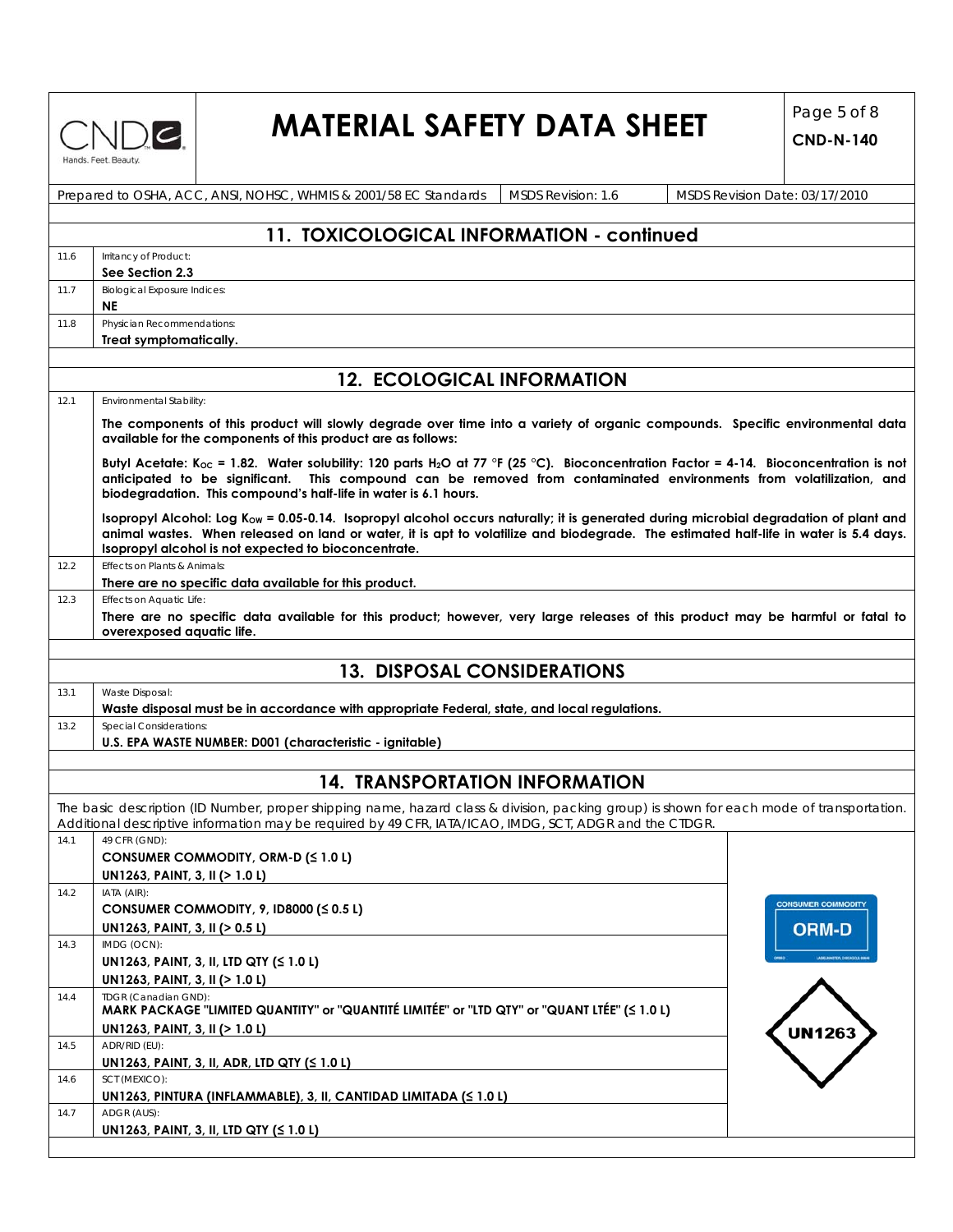

# **MATERIAL SAFETY DATA SHEET**  $\begin{bmatrix} \text{Page 6 of 8} \\ \text{CND N 149} \end{bmatrix}$

|      | Prepared to OSHA, ACC, ANSI, NOHSC, WHMIS & 2001/58 EC Standards<br>MSDS Revision: 1.6<br>MSDS Revision Date: 03/17/2010                                                                                                 |
|------|--------------------------------------------------------------------------------------------------------------------------------------------------------------------------------------------------------------------------|
|      |                                                                                                                                                                                                                          |
|      | <b>15. REGULATORY INFORMATION</b>                                                                                                                                                                                        |
| 15.1 | U.S. EPA SARA Title III Reporting Requirements:                                                                                                                                                                          |
|      | SARA reporting code Ethanol: acute, chronic, flammable. Section 313: No chemicals are reportable under Section 313.                                                                                                      |
|      | SARA 304 (40 CFR Table 302.4) - Butyl Acetate.                                                                                                                                                                           |
| 15.2 | U.S. EPA SARA Title III Threshold Planning Quantity (TPQ):                                                                                                                                                               |
|      | There are no specific Threshold Planning Quantities for the components of this product.                                                                                                                                  |
| 15.3 | U.S. U.S. U.S. TSCA Inventory Status:                                                                                                                                                                                    |
|      | The components of this product are listed on the TSCA Inventory.                                                                                                                                                         |
| 15.4 | U.S. CERCLA Reportable Quantity (RQ):                                                                                                                                                                                    |
|      | Butyl Acetate: 2268 kg; 5000 lbs.                                                                                                                                                                                        |
| 15.5 | Other U.S. Federal Requirements:                                                                                                                                                                                         |
|      | This product complies with the appropriate sections of the Food and Drug Administration's 21 CFR subchapter G (Cosmetics).                                                                                               |
| 15.6 | Other Canadian Regulations:                                                                                                                                                                                              |
|      | of the information required by the CPR. The components of this product are listed on the DSL/NDSL.<br>None of the components of this product are listed on the Priorities Substances List. Class B2 Flammable<br>Liquid. |
| 15.7 | U.S. State Regulatory Information:                                                                                                                                                                                       |
|      | Butyl Acetate and Isopropyl Alcohol, are covered under specific state criteria.                                                                                                                                          |
|      | Components of this product are not listed on the California Proposition 65 lists or they are exempt from the requirements.                                                                                               |
|      |                                                                                                                                                                                                                          |
| 15.8 | European Union 67/548/EEC and Australia NOHSC:2011 (2003) Requirements:                                                                                                                                                  |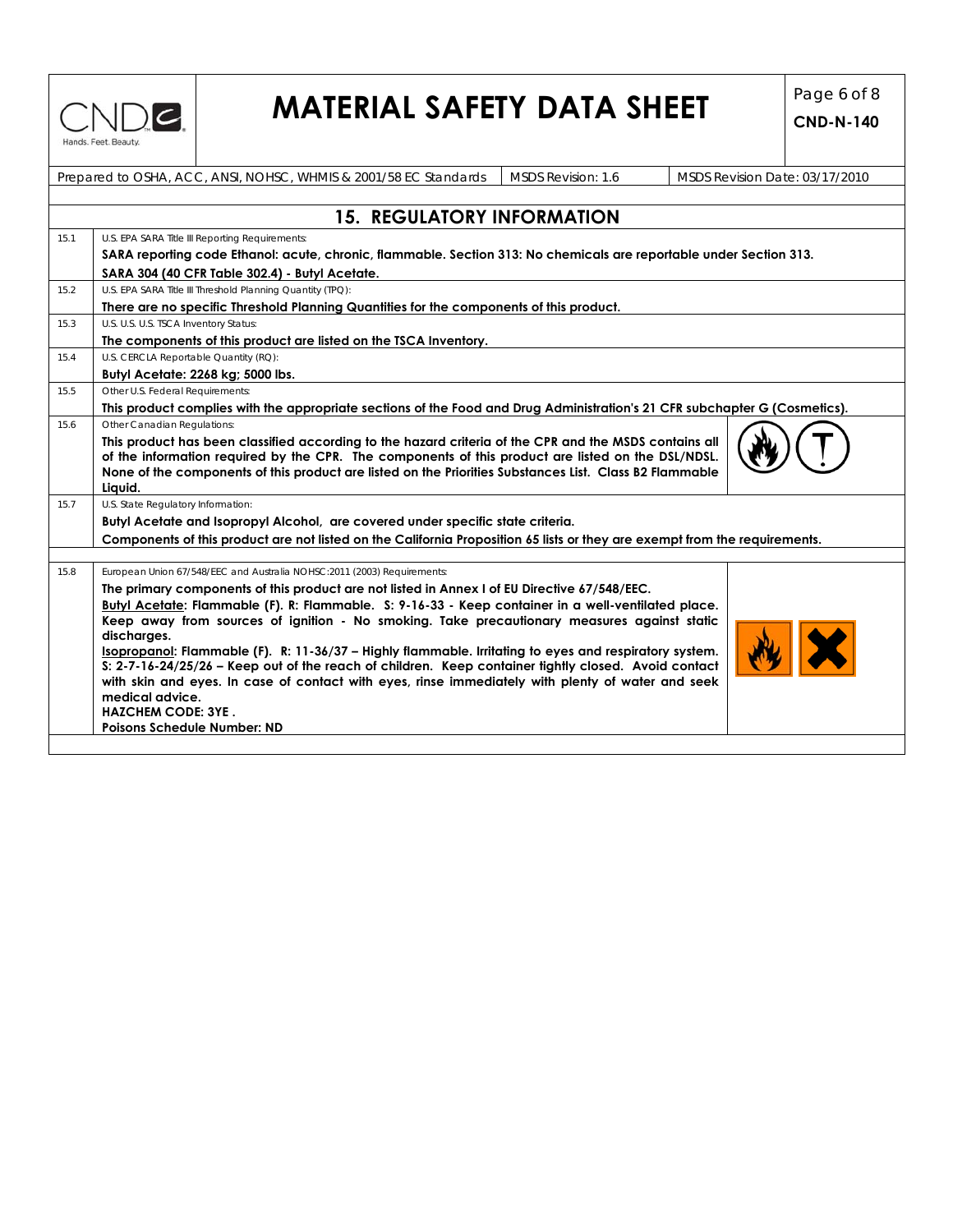

# **MATERIAL SAFETY DATA SHEET**  $\begin{bmatrix} \text{Page 7 of 8} \\ \text{CND-N-140} \end{bmatrix}$

|      | MSDS Revision: 1.6<br>Prepared to OSHA, ACC, ANSI, NOHSC, WHMIS & 2001/58 EC Standards<br>MSDS Revision Date: 03/17/2010                                                                                                                                                                                                                                                                                                                                                                                                                                                                                                                                                                                                                                                      |  |  |  |  |  |  |  |  |
|------|-------------------------------------------------------------------------------------------------------------------------------------------------------------------------------------------------------------------------------------------------------------------------------------------------------------------------------------------------------------------------------------------------------------------------------------------------------------------------------------------------------------------------------------------------------------------------------------------------------------------------------------------------------------------------------------------------------------------------------------------------------------------------------|--|--|--|--|--|--|--|--|
|      |                                                                                                                                                                                                                                                                                                                                                                                                                                                                                                                                                                                                                                                                                                                                                                               |  |  |  |  |  |  |  |  |
|      | <b>16. OTHER INFORMATION</b>                                                                                                                                                                                                                                                                                                                                                                                                                                                                                                                                                                                                                                                                                                                                                  |  |  |  |  |  |  |  |  |
| 16.1 | Other Information:                                                                                                                                                                                                                                                                                                                                                                                                                                                                                                                                                                                                                                                                                                                                                            |  |  |  |  |  |  |  |  |
|      | <b>WARNING FLAMMABLE.</b> Precisely follow directions and MSDS (available through your supplier) or use. Store in a cool place. Avoid                                                                                                                                                                                                                                                                                                                                                                                                                                                                                                                                                                                                                                         |  |  |  |  |  |  |  |  |
|      | all skin contact. If redness or other signs of adverse reaction occur, discontinue use immediately. Keep tightly sealed. Keep out of                                                                                                                                                                                                                                                                                                                                                                                                                                                                                                                                                                                                                                          |  |  |  |  |  |  |  |  |
|      | sunlight. Keep out of reach of children. For Professional use only.                                                                                                                                                                                                                                                                                                                                                                                                                                                                                                                                                                                                                                                                                                           |  |  |  |  |  |  |  |  |
| 16.2 | Terms & Definitions:                                                                                                                                                                                                                                                                                                                                                                                                                                                                                                                                                                                                                                                                                                                                                          |  |  |  |  |  |  |  |  |
|      | Please see last page of this MSDS.                                                                                                                                                                                                                                                                                                                                                                                                                                                                                                                                                                                                                                                                                                                                            |  |  |  |  |  |  |  |  |
| 16.3 | Disclaimer:<br>This Material Safety Data Sheet is offered pursuant to OSHA's Hazard Communication Standard, 29 CFR §1910.1200. Other<br>government regulations must be reviewed for applicability to this product. To the best of ShipMate's & Creative Nail Design's<br>knowledge, the information contained herein is reliable and accurate as of this date; however, accuracy, suitability or completeness<br>are not quaranteed and no warranties of any type, either expressed or implied, are provided. The information contained herein<br>relates only to the specific product(s). If this product(s) is combined with other materials, all component properties must be<br>considered. Data may be changed from time to time. Be sure to consult the latest edition. |  |  |  |  |  |  |  |  |
| 16.4 | Prepared for:<br>Creative Nail Design, Inc.<br>A Division of Colomer U.S.A., Inc.<br><b>NDC</b><br>1125 Joshua Wav<br>Vista, CA 92081 USA<br>(800) 833-NAIL (6245) phone<br>(760) 599-2900<br>Hands. Feet. Beauty.<br>(760) 599-4005 fax<br>http://www.cnd.com/                                                                                                                                                                                                                                                                                                                                                                                                                                                                                                               |  |  |  |  |  |  |  |  |
| 16.5 | Prepared by:<br>ShipMate, Inc.<br><b>PO Box 787</b><br>Sisters, OR 97759-0787 USA<br>Phone: +1 (310) 370-3600<br>Dangerous Goods<br>Fax: +1 (310) 370-5700<br>Training & Consulting<br>e-mail: shipmate@shipmate.com                                                                                                                                                                                                                                                                                                                                                                                                                                                                                                                                                          |  |  |  |  |  |  |  |  |